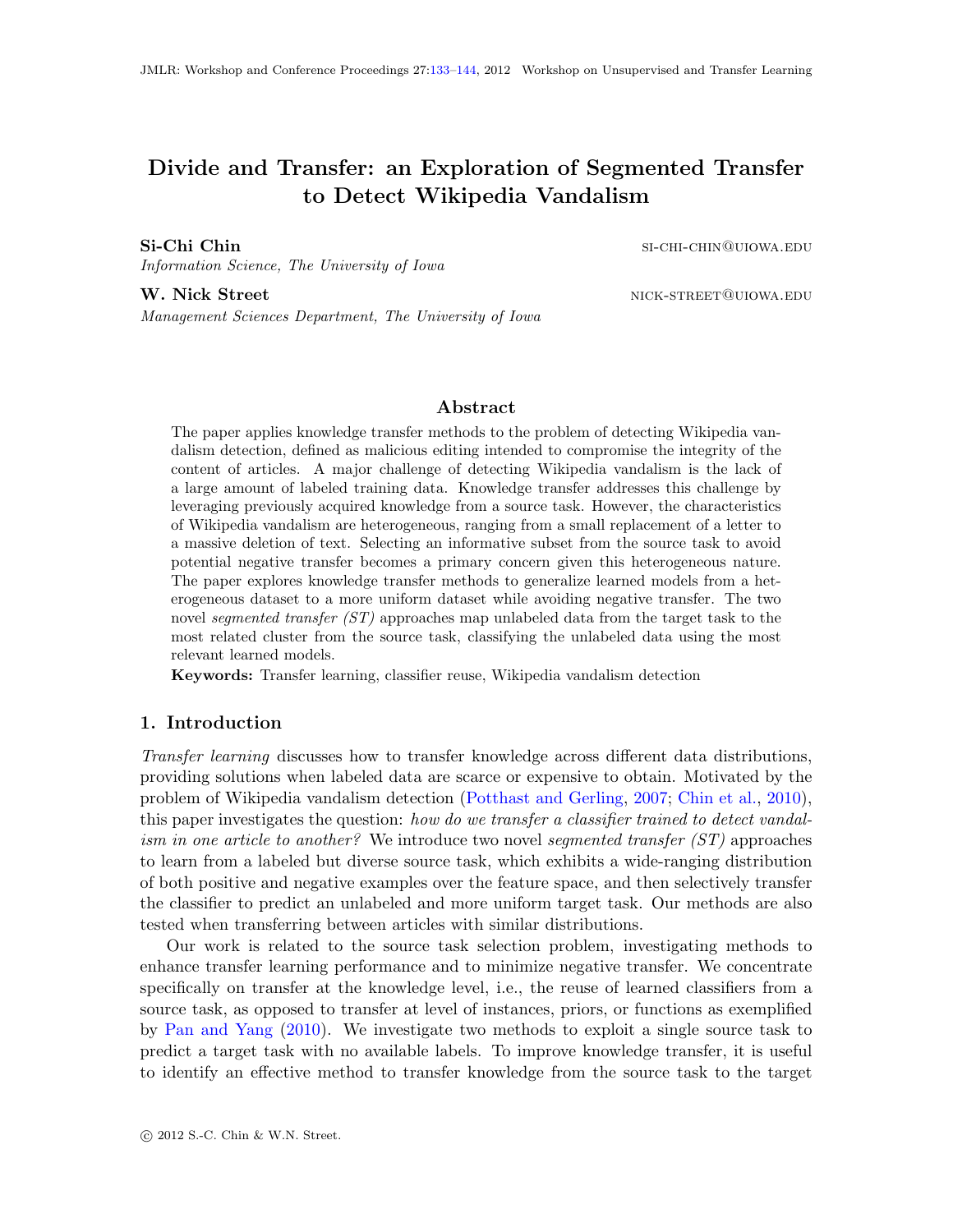task. In this paper, we assume that *perhaps not all the source task is useful* and *perhaps* not all the target task can learn from the available source task. Our work aims to address the following questions:

- If not all the source task is related to the target task, how do we select the most relevant subset from the source task?
- If not all the target task can be explained or learned from the source task, how do we identify the subset from the target task that can benefit most from the knowledge transfer?

Wikipedia, the online encyclopedia, is a popular and influential collaborative information system. The collaborative nature of authoring has exposed it to malicious editing, or vandalism, defined as "any addition, removal, or change of content made in a deliberate attempt to compromise the integrity of Wikipedia<sup>[1](#page-1-0)</sup>." Wikipedia vandalism detection, an adversarial information retrieval task, is a recently emerging research area. The goal of the task is to determine, for each newly edited revision, whether it could be a vandalism instance and to create a ranked list of probable vandalism edits to alert Wikipedia users (usually the stewards for an article). However, determining if an edit is malicious is challenging and acquiring reliable class labels is non-trivial. To classify a new and unlabeled dataset, it is useful to leverage knowledge from prior tasks.

Wikipedia vandalism instances exhibit heterogeneous characteristics. A vandalism instance can be a large-scale editing or a small change of stated facts. Each type of vandalism may demonstrate different feature characteristics and an article may contain more instances of one type of vandalism than others. Moreover, the distribution of different types of vandalism may vary from article to article. For example, 'Microsoft' article may contain higher ratio of graffiti instances whereas 'Abraham Lincoln' article may be more vulnerable to misinformation instances. The heterogeneous nature of Wikipedia vandalism detection could potentially introduce negative transfer [\(Rosenstein et al.,](#page-11-3) [2005\)](#page-11-3). It requires a selective mechanism to assure the quality of knowledge transfer, for example, leveraging knowledge about "graffiti" instances from the source task to detect graffiti, as opposed to other types of vandalism instances, in the target task. To resolve the problem of a heterogeneous source task, we introduce two methods to identify the informative segments from the source task in the absence of class labels.

In this paper, instead of learning from multiple sources, we focus on the problem setting in which only a single source task is available. Both the source and target task have the same input and output domains, but their samples are drawn from different populations. Each sample in both the source and target task is a revision of a given Wikipedia article, preprocessed into a feature space representing a collection of statistical language model features. The output labels indicate whether the article is a vandalism instance.

We organize the rest of paper as follows. Section 2 introduces the two *segmented transfer* approaches. Section 3 describes the experimental setups, including the datasets, the features, and the six experimental settings. Sections 4 and 5 present the experimental results and evaluations. In Section 6, we discuss related work, and we conclude the paper with future directions in Section 7.

<span id="page-1-0"></span><sup>1.</sup> http://en.wikipedia.org/wiki/Wikipedia:Vandalism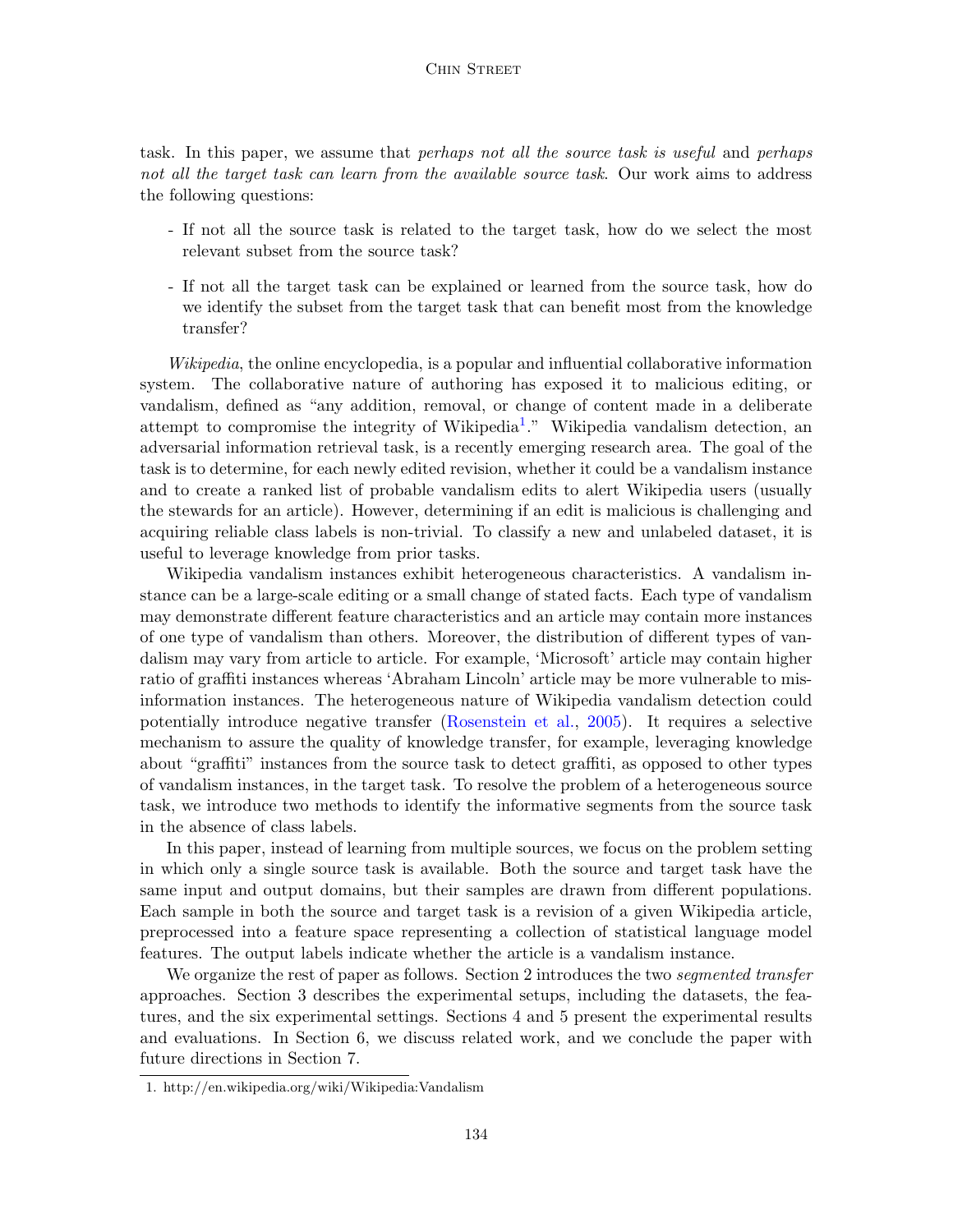|                                                                 | <b>STST</b>     | <b>TTST</b>                                             |  |
|-----------------------------------------------------------------|-----------------|---------------------------------------------------------|--|
| Primary assumption:                                             |                 | Not all the source task is Not all the target task can  |  |
|                                                                 | useful          | benefit from the available                              |  |
|                                                                 |                 | source task                                             |  |
| Train cluster models at:                                        | Source task     | Target task                                             |  |
| Assign cluster membership to:                                   | Target task     | Source task                                             |  |
| Max number of classifiers:                                      |                 | Number of clusters found in Number of clusters found in |  |
|                                                                 | the source task | the target task                                         |  |
| Classifiers trained from the source task<br>Transferred object: |                 |                                                         |  |

<span id="page-2-0"></span>Table 1: Tabular comparison of STST and TTST

# 2. Segmented Transfer (ST)

In this paper, we propose *segmented transfer*  $(ST)$  to enrich the capability of transfer learning and to address the issue of potential negative transfer. The goal of ST is to identify and learn from the most related segment, a subset from the training samples, from the source task. Our motivation comes from two assumptions:

- Not all of the source task is useful, and
- Not all of the target task can benefit from the available source task.

We propose the *source task segmented transfer (STST)* and the *target task segmented* transfer (TTST) approaches to address each assumption and summarize the two approaches in Table [1.](#page-2-0)

Source task segmented transfer (STST) The STST approach clusters the source task, assigning cluster membership to the target task. In Figure [1,](#page-3-0) the labeled source task is first segmented into clusters. Each cluster has its own classifier. We then assign cluster membership to the unlabeled target task and transfer the classifier trained from the corresponding cluster of the source task. Because the distribution of the feature space is different between the source and target tasks, it is likely that some source task data will not be used. The approach aims to transfer knowledge acquired only from the related segment to minimize negative transfer.

Target task segmented transfer (TTST) The TTST approach clusters the target task, assigning cluster membership to the source task. The goal of the TTST is to differentiate samples that can be better learned from the provided source task. In Figure [2,](#page-3-1) the unlabeled target task is first segmented into clusters. We then assign cluster membership to the labeled source task and train a classifier for each cluster. Finally, the classifiers are transferred to the corresponding clusters in the target task. As shown in Figure [2,](#page-3-1) some data from the target task may not be well learned because of the lack of an appropriate source task.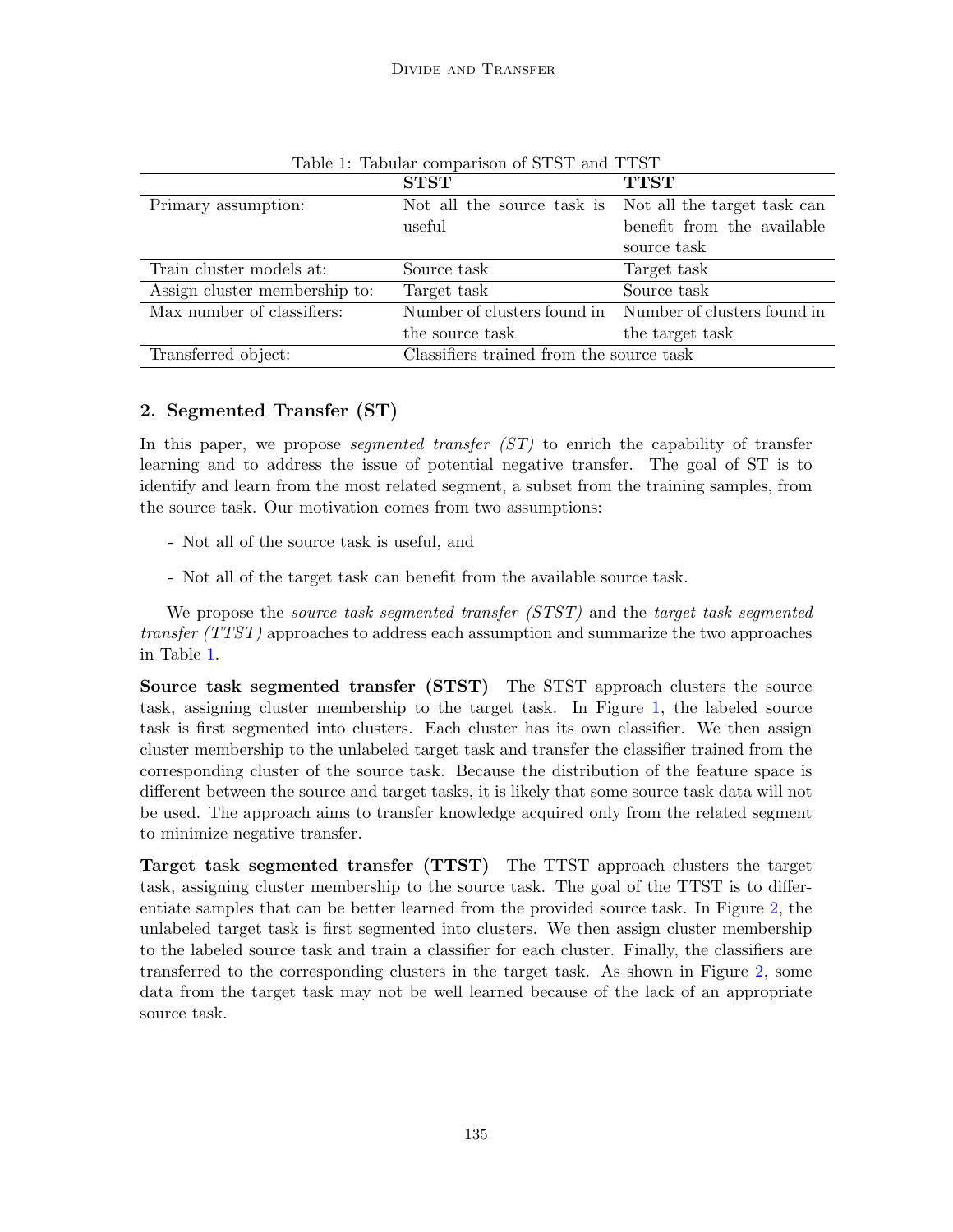Chin Street



<span id="page-3-0"></span>Figure 1: Flowchart of source task segmented transfer (STST)



<span id="page-3-1"></span>Figure 2: Flowchart of target task segmented transfer (TTST)

#### 3. Experiments

This section describes the datasets used for experiments, the input feature space, the six experimental settings, and the cluster membership assignment distributions for each setting.

DATASET DESCRIPTION In four of the experiments, we clustered and trained on the Webis Wikipedia vandalism (Webis) corpus [\(Potthast and Gerling,](#page-11-1) [2007\)](#page-11-1) and tested on the revision histories of the "Microsoft" and "Abraham Lincoln" articles on Wikipedia [\(Chin et al.,](#page-10-0) [2010\)](#page-10-0). The other two experiments use Microsoft as the source task and transfer to the Lincoln article.

The Webis dataset contained randomly sampled revisions of different Wikipedia articles, drawn from different categories. The Microsoft and Lincoln datasets contained the revision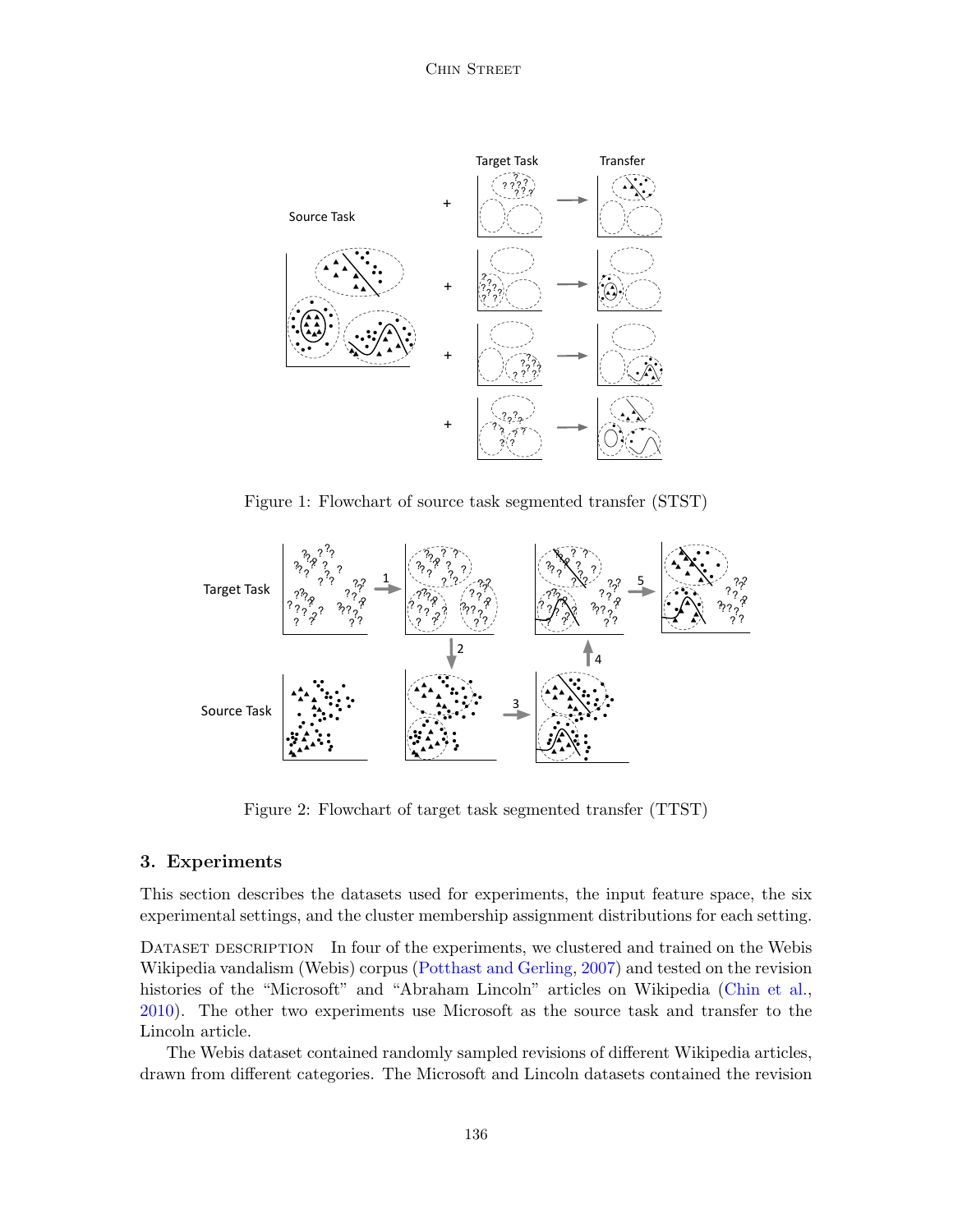history of those articles. Although class labels were available for both datasets, the class information was ignored during the clustering and was used to build classifiers and to demonstrate the performance of the two methods. Table [2](#page-4-0) is a tabular description of the three datasets. The AUC and AP scores for the Microsoft and Lincoln dataset were computed by 10-fold cross validation using the provided class labels using an SVM classifier with RBF kernel. The parameters  $\gamma$  and C were chosen empirically to achieve the best performance.

|           | Positive<br>Negative |     | <b>Total</b> |  |
|-----------|----------------------|-----|--------------|--|
| Webis     | 301                  | 639 | 940          |  |
| Microsoft | 268                  | 206 | 474          |  |
| Lincoln   | 178                  | 223 | 401          |  |

<span id="page-4-0"></span>Table 2: Dataset description

FEATURE DESCRIPTION All three datasets used features generated by statistical language modeling (SLM) using the CMU SLM toolkit [\(Clarkson and Rosenfeld,](#page-10-1) [1997\)](#page-10-1). SLM computes the distribution of tokens in natural language text and assigns a probability to the occurrence of a string  $S$  or a sequence of  $m$  words. The *evallm* tool evaluates the language model dynamically, providing statistics such as perplexity, number of  $n$ -gram hits, number of OOV (out of vocabulary), and the percentage of OOV from a given text. The evallm tool generates features separately from the diff data for the new revision and the full new revision to build classifiers. In addition to the 18 attributes (9 for the diff and 9 for the full revision) generated from SLM, three features: ratio of insertion, ratio of change, and ratio of deletion, were added to the set of attributes. The 21 attributes were generated for each revision in the dataset. Table [3](#page-5-0) summarizes features used for the classification.

Experimental setup and clustering algorithm Table [4](#page-5-1) describes six experimental settings. STST and TTST each have three experiments with different combinations of the source and target task. We used the Weka [\(Hall et al.,](#page-10-2) [2009\)](#page-10-2) implementation of clustering, using the Expectation Maximization (EM) algorithm to optimize Gaussian mixture models to cluster the source and target tasks. Using cross validation, the EM algorithm determined the number of clusters to generate. To evaluate the ranked results from the experiments, we used AUC and Average Precision (AP). The ranked list was sorted by the probability of the predictions generated by SVM classifiers.

Cluster Membership Distribution This paragraph describes the cluster memberships and the distributions of positive and negative instances for the six experimental settings. Tables [5](#page-6-0) and [6](#page-6-1) present the cluster assignment distribution for STST. In Experiments 1 and 2, the source Webis dataset is segmented into 16 clusters (see Table [5\)](#page-6-0). The target Microsoft and Lincoln datasets are mapped to 9 and 8 of these clusters respectively. The results of cluster assignment confirm the assumption that not all the source task is useful for the target task. However, the source task can still be fully exploited. In Experiment 3, as shown in Table [6,](#page-6-1) all the source task (Microsoft) instances are useful for the target task (Lincoln), both of which were determined to contain three clusters.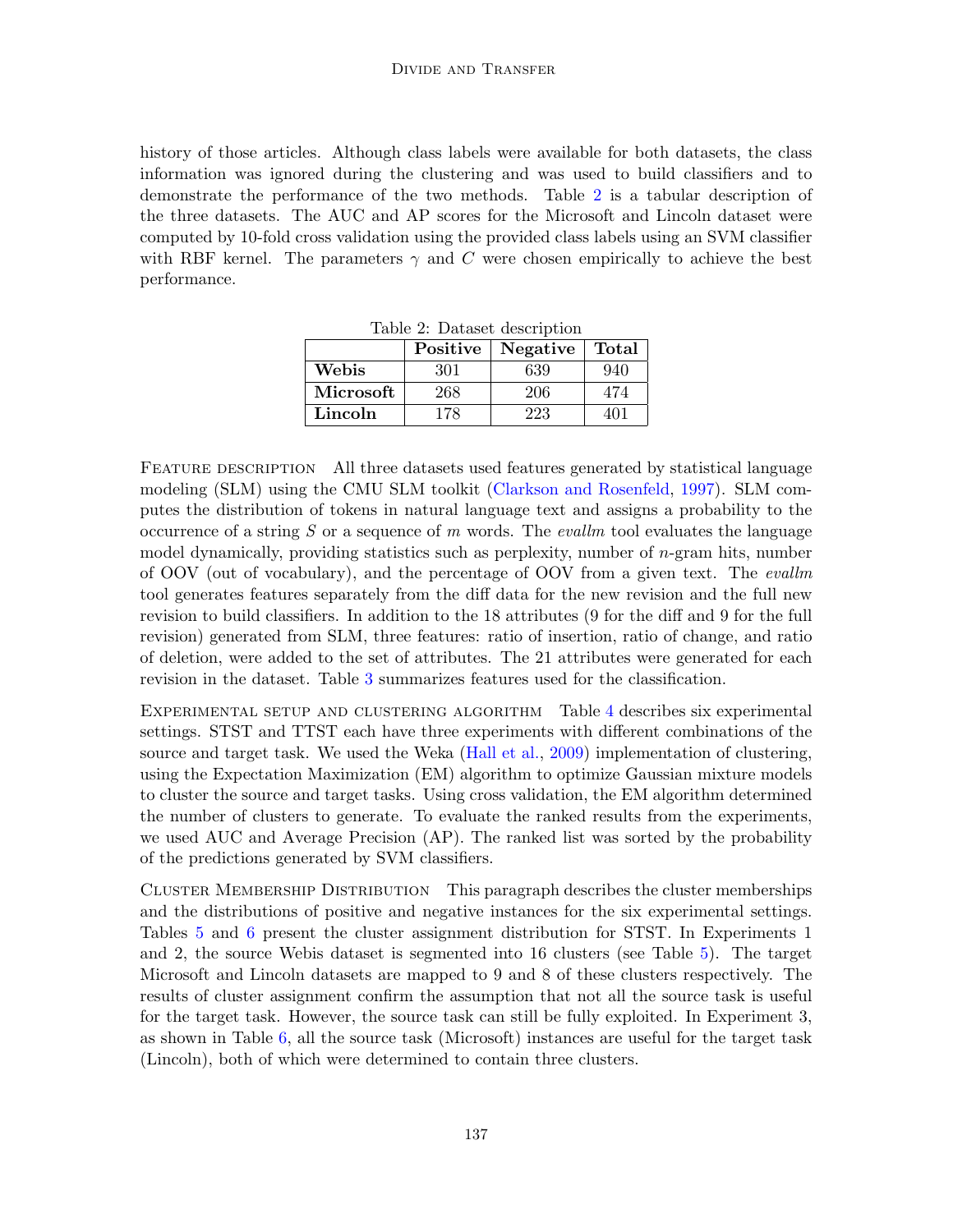<span id="page-5-0"></span>

|                             | Table 3: Definition of Features              |
|-----------------------------|----------------------------------------------|
| Feature                     | Definition                                   |
| word_num( $d$ )             | Number of known words (from $diff$ )         |
| perplex(d)                  | Perplexity value (from $diff$ )              |
| entropy(d)                  | Entropy value (from $diff$ )                 |
| $\operatorname{oov_num}(d)$ | Number of unknown words (from $diff$ )       |
| $oov_{per}(d)$              | Percentage of unknown words (from $diff$ )   |
| bigram $\text{hit}(d)$      | Number of known bigrams (from $diff$ )       |
| bigram_per $(d)$            | Percentage of known bigrams (from $diff$ )   |
| unigram $\text{hit}(d)$     | Number of known unigrams (from $diff$ )      |
| unigram_per $(d)$           | Percentage of known unigrams (from $diff$ )  |
| ratio_a                     | Ratio of added text from previous revision   |
| ratio_c                     | Ratio of changed text from previous revision |
| ratio_d                     | Ratio of deleted text from previous revision |

<span id="page-5-1"></span>

| $\operatorname{Method}$ | Exp | Source Task Target Task |           |
|-------------------------|-----|-------------------------|-----------|
|                         |     | Webis                   | Microsoft |
| <b>STST</b>             | 2   | Webis                   | Lincoln   |
|                         | 3   | Microsoft               | Lincoln   |
|                         |     | Webis                   | Microsoft |
| <b>TTST</b>             | 5   | Webis                   | Lincoln   |
|                         |     | Microsoft               | Lincoln   |

Table 4: Six experimental settings for STST and TTST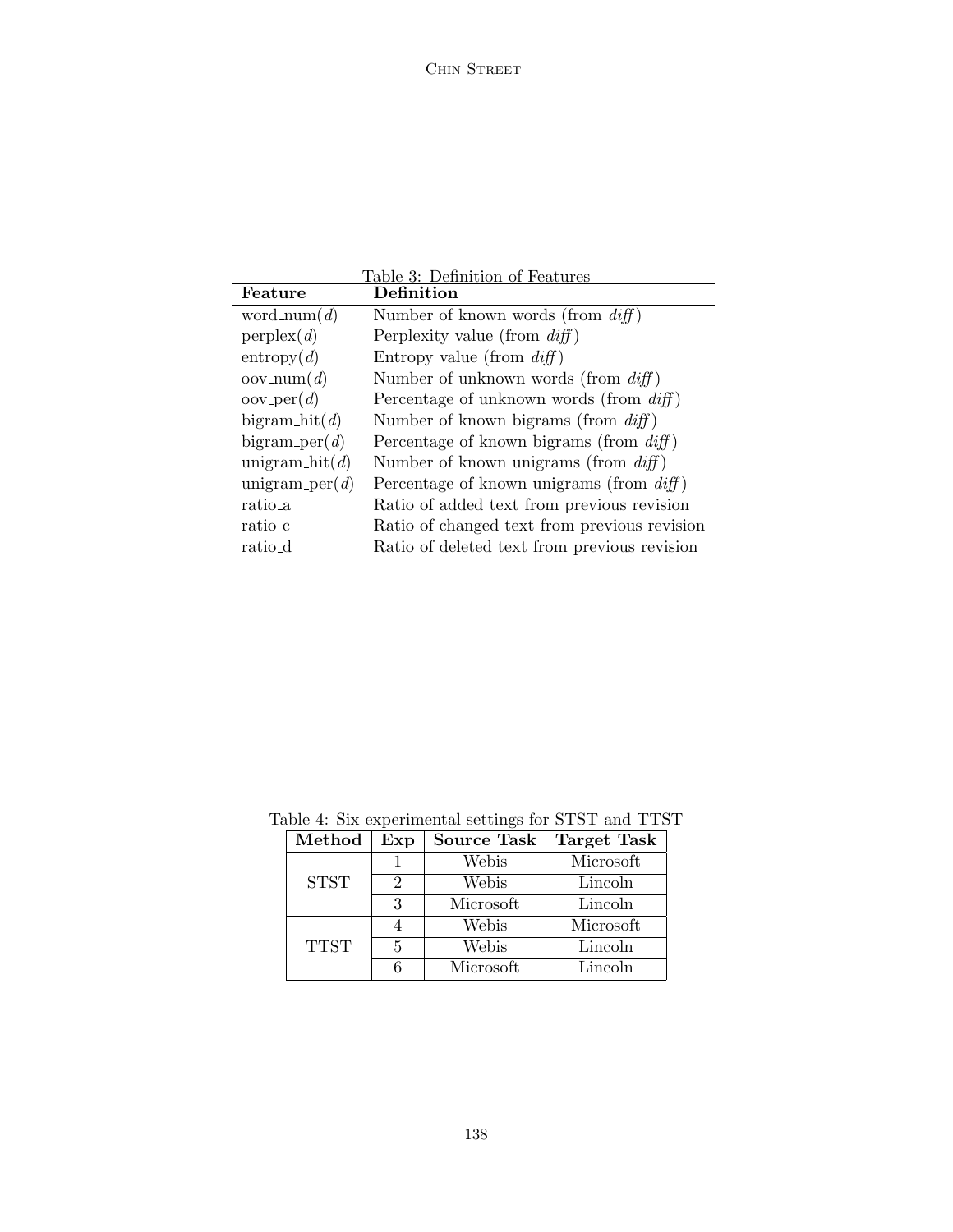Table [7](#page-7-0) shows the cluster assignment distributions for the TTST approach (Experiments 4, 5, and 6). The distribution shows that sometimes part of the target task would not have available source task to learn from. For example, in Experiment 4, the source task is only useful for cluster 2 of the target task; in Experiment 5, it is only useful for cluster 1.

|                | <b>Source Task</b>      | Target Task          |                          |  |  |
|----------------|-------------------------|----------------------|--------------------------|--|--|
|                | Webis                   | Microsoft $(Exp:1)$  | Lincoln $(Exp:2)$        |  |  |
| Source cluster | Data Distri. $(+,-)$    | Data Distri. $(+,-)$ | Data Distri. $(+,-)$     |  |  |
| 1              | 75(9,66)                | 43(22,21)            | 48(27,21)                |  |  |
| $\overline{2}$ | 24(1,23)                | 192(116,76)          | 85 (41,44)               |  |  |
| 3              | $\overline{1}6(10,6)$   | 153(80,73)           | $\overline{215}(86,129)$ |  |  |
| $\overline{4}$ | 25(8,17)                |                      | 18(6,12)                 |  |  |
| 5              | 46(24,22)               | 49(20,29)            |                          |  |  |
| $\,6$          | 40(35,5)                | 16(16,0)             | 11(5,6)                  |  |  |
| 7              | 41(3,38)                | 2(2,0)               | 1(1,0)                   |  |  |
| 8              | 130(9,121)              |                      |                          |  |  |
| 9              | $\overline{63}$ (50,13) |                      |                          |  |  |
| 10             | 43(9,34)                | 1(0,1)               |                          |  |  |
| 11             | 75(2,73)                |                      |                          |  |  |
| 12             | 43(6,37)                |                      |                          |  |  |
| 13             | 62(28,34)               | 17(12,5)             | 22(11,11)                |  |  |
| 14             | 60(60,0)                |                      |                          |  |  |
| 15             | 149(8, 141)             |                      |                          |  |  |
| 16             | 48(39,9)                | 1(0,1)               | 1(1,0)                   |  |  |
| Total          | 940 (301,639)           | 474 (268, 206)       | 400(178,223)             |  |  |

<span id="page-6-0"></span>Table 5: Cluster membership distributions for Experiments 1 and 2

<span id="page-6-1"></span>Table 6: Cluster membership distribution for Experiment 3

|     |                | <b>Source Task</b>   | Target Task          |  |
|-----|----------------|----------------------|----------------------|--|
|     |                | Microsoft            | Lincoln              |  |
| Exp | Source cluster | Data Distri. $(+,-)$ | Data Distri. $(+,-)$ |  |
| 3   |                | 344 (186, 158)       | 357(146, 211)        |  |
|     |                | 125(80, 45)          | 42(30,12)            |  |
|     | 2              | 5(2,3)               | 2(2,0)               |  |
|     | Total          | 474 (268,206)        | 401(178,223)         |  |

#### 4. Experimental results

This section describes the experimental results for STST and TTST. Our results show that the two proposed approaches improved the ranking, moving more actual vandalism instances to the top of the ranked list. Table [8](#page-7-1) shows the performance of the baseline, a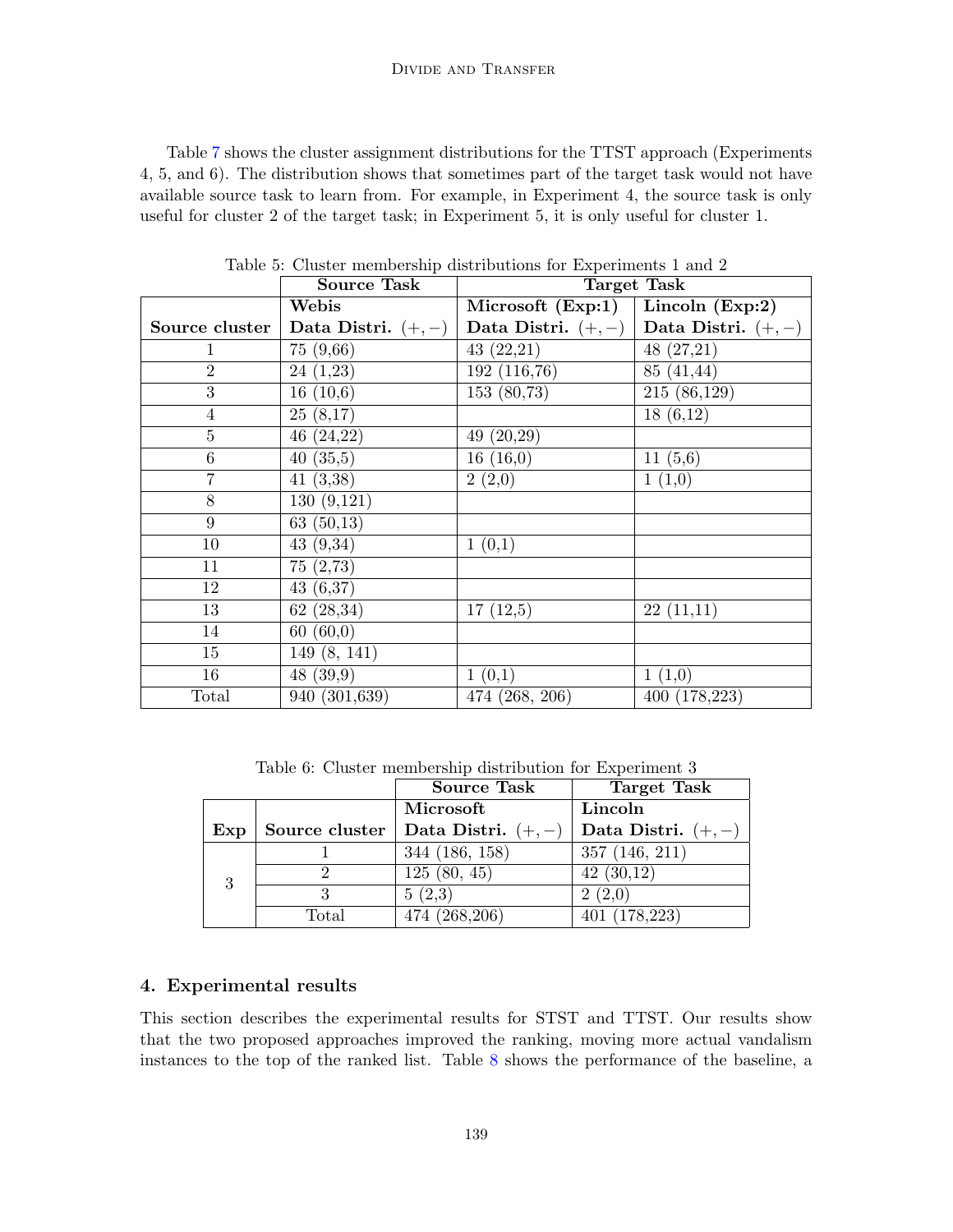|                |                | <b>Target Task</b>         | <b>Source Task</b>   |
|----------------|----------------|----------------------------|----------------------|
| Exp            | Target cluster | Data Distri. $(+,-)$       | Data Distri. $(+,-)$ |
|                |                | 344 (186, 158)             | $\Omega$             |
| $\overline{4}$ | $\overline{2}$ | 125(80, 45)                | 940 (301,639)        |
|                | 3              | 5(2,3)                     | 0                    |
|                | Total          | $\overline{474}$ (268,206) | 940 (301,639)        |
|                | 1              | $\overline{56}$ (36,20)    | 940 (301,639)        |
| 5              | $\overline{2}$ | $\overline{115} (45,70)$   | $\Omega$             |
|                | 3              | 230(97,133)                | $\Omega$             |
|                | Total          | 401(178,223)               | 940 (301,639)        |
|                | 1              | 56(36,20)                  | 159 (93,66)          |
| 6              | $\overline{2}$ | 115(45,70)                 | 121(56,65)           |
|                | 3              | $\overline{230}$ (97,133)  | 194(119,75)          |
|                | Total          | 401 (178,223)              | 474 (268,206)        |

<span id="page-7-0"></span>Table 7: Cluster membership distribution for Experiments 4, 5, and 6

direct transfer without either STST or TTST, using an SVM classifier with linear and RBF kernels. In this section, results that outperform the baseline are marked with a †.

| Exp         | Classifier                                  | AUC                  | AP     |
|-------------|---------------------------------------------|----------------------|--------|
| $1$ and $4$ | SVM w/ linear kernel $(C=1)$                | 0.5333               | 0.6002 |
|             | SVM w/ RBF kernel (C=1, $\gamma = 0.1$ )    | $0.5466$             | 0.5862 |
| 2 and 5     | SVM w/ linear kernel $(C=1)$                | $0.5276 \mid 0.4528$ |        |
|             | SVM w/ RBF kernel (C=0.8, $\gamma = 0.16$ ) | $0.5396 \mid 0.4454$ |        |
| 3 and 6     | SVM w/ linear kernel $(C=500)$              | 0.6089               | 0.6134 |
|             | SVM w/ RBF kernel (C=500, $\gamma = 0.02$ ) | $0.6215 \pm 0.6021$  |        |

<span id="page-7-1"></span>Table 8: Baseline performance

#### 4.1. STST Evaluation

Table [9](#page-7-2) shows the experimental results for the STST approach. We compared the performance of STST with the best performance for direct transfer, i.e., train on the source task and transfer directly to the target task, using the SVM classifier with RBF kernel (see Table [8\)](#page-7-1). The results indicate that the STST approach consistently outperforms the baseline across the three experiments.

<span id="page-7-2"></span>Table 9: Experiment results for STST

| Experiment 1    |                                                                                                            |                  | <b>Experiment 2</b> | Experiment 3 |    |
|-----------------|------------------------------------------------------------------------------------------------------------|------------------|---------------------|--------------|----|
| <b>AUC</b>      | AP                                                                                                         | <b>AUC</b><br>AP |                     | <b>AUC</b>   | AP |
| $0.5541\dagger$ | $\mid 0.6095\dagger \parallel 0.5519\dagger \mid 0.5063\dagger \parallel 0.6883\dagger \mid 0.6514\dagger$ |                  |                     |              |    |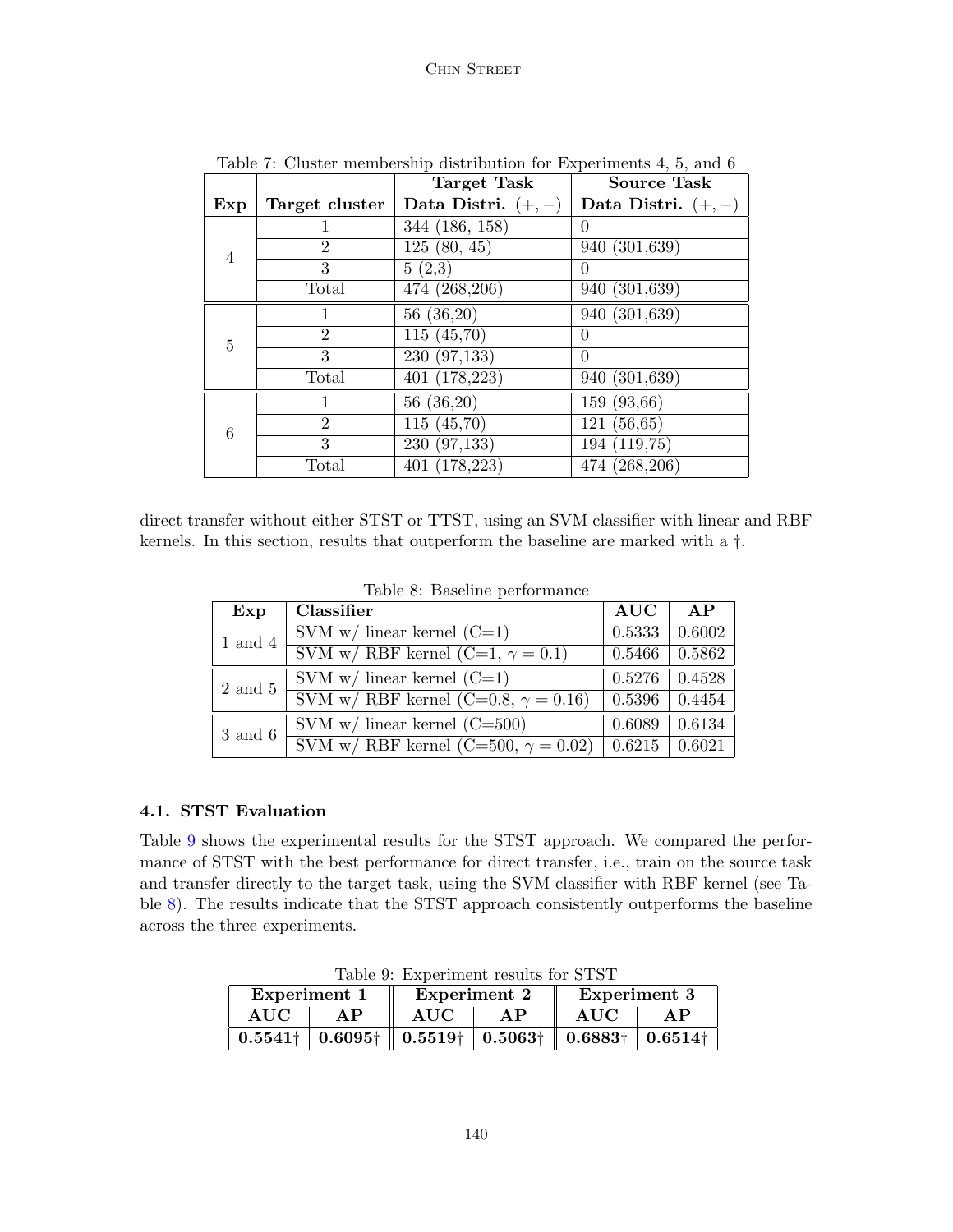#### 4.2. TTST Evaluation

Table [10](#page-8-0) shows the experimental results for the TTST approach. As shown in Table [7,](#page-7-0) only cluster 2 in Experiment 4 and cluster 1 in Experiment 5 have the source task to learn from. Therefore, presumably, the classifier trained for the assigned cluster in the target task will perform better on the assigned cluster than on other clusters.

The results in Experiment 4 support the assumption. The performance of cluster 2 is much higher than cluster 1 when we used the same classifier trained from the source task for both clusters. Although the cluster 3 in Experiment 4 has high AUC and AP results, it is noted that the size of the cluster is quite small and the results might be insignificant.

Experiment 5 presents mixed results on AUC and AP. We observe that the AP, but not the AUC, is higher in cluster 1, to which all the source task was assigned. In general, AP is more sensitive to the order at the top of the ranked list whereas AUC evaluates the overall number of correctly ranked pairs. In the case that AP is higher but not AUC, it indicates that the algorithm performs better at the top of the list; however, it doesn't create more correctly ranked pairs. To support this observation, we evaluated the results using Normalized Discounted Cumulative Gain (NDCG) at the rank position 5 and 10. Figure [3](#page-9-0) shows that cluster 1 outperforms the other two clusters. The results suggest the occurrence of negative transfer when the learned classifier was used on less related datasets. The results also demonstrate how negative transfer could be minimized when the target task only learned from more informative segments in the source task.

In Experiment 6, all three clusters from the target task (Lincoln) have assigned instances from the source task (Microsoft). The combined result (the 'Total' row) outperforms the baseline (i.e., direct transfer of a classifier trained from the entire source task).

|                | Lable To. Experiment results for TTDT, breakdown by cluster |                 |                |                 |                 |                             |                 |                     |
|----------------|-------------------------------------------------------------|-----------------|----------------|-----------------|-----------------|-----------------------------|-----------------|---------------------|
|                | Experiment 4                                                |                 | Experiment 5   |                 | Experiment 6    |                             |                 |                     |
| #              | $\rm AUC$                                                   | AP              | $^{\#}$        | <b>AUC</b>      | AP              | #                           | <b>AUC</b>      | AP                  |
|                | 0.5082                                                      | 0.5503          |                | 0.4472          | $0.6346\dagger$ |                             | $0.6792\dagger$ | 0.7959 <sup>†</sup> |
| $\overline{2}$ | $0.6569+$                                                   | $0.7201\dagger$ | $\overline{2}$ | 0.4942          | 0.3641          | $\mathcal{D}_{\mathcal{L}}$ | $0.6288\dagger$ | 0.495               |
| 3              | $0.8333\dagger$                                             | 0.83331         | 3              | $0.5603\dagger$ | 0.4393          | 3                           | $0.738\dagger$  | $0.6637\dagger$     |
|                |                                                             |                 |                |                 |                 | Total                       | $0.6627+$       | $0.6426\dagger$     |

<span id="page-8-0"></span>Table 10: Experiment results for TTST, breakdown by cluster

#### 5. Related Work

SOURCE TASK SELECTION Research on multi-task learning and reinforcement learning has discussed the measurement of task relatedness and the selection of related tasks [\(Silver and](#page-11-4) [McCracken,](#page-11-4) [2003;](#page-11-4) [Ben-David and Borbely,](#page-10-3) [2008;](#page-10-3) [Taylor et al.,](#page-11-5) [2007\)](#page-11-5). In this paper, we focus on the problem setting in which only a single source task is available, and no labels are available for the target task. Research has used semi-supervised learning methods such as EM algorithm combined with NaiveBayes classifier [\(Nigam et al.,](#page-11-6) [2000\)](#page-11-6) and co-clustering [\(Dai et al.,](#page-10-4) [2007\)](#page-10-4) to improve text classifiers. In contrast with current research, our approach does not require labeled data in the target task, selecting the source task segments solely based on the feature distribution.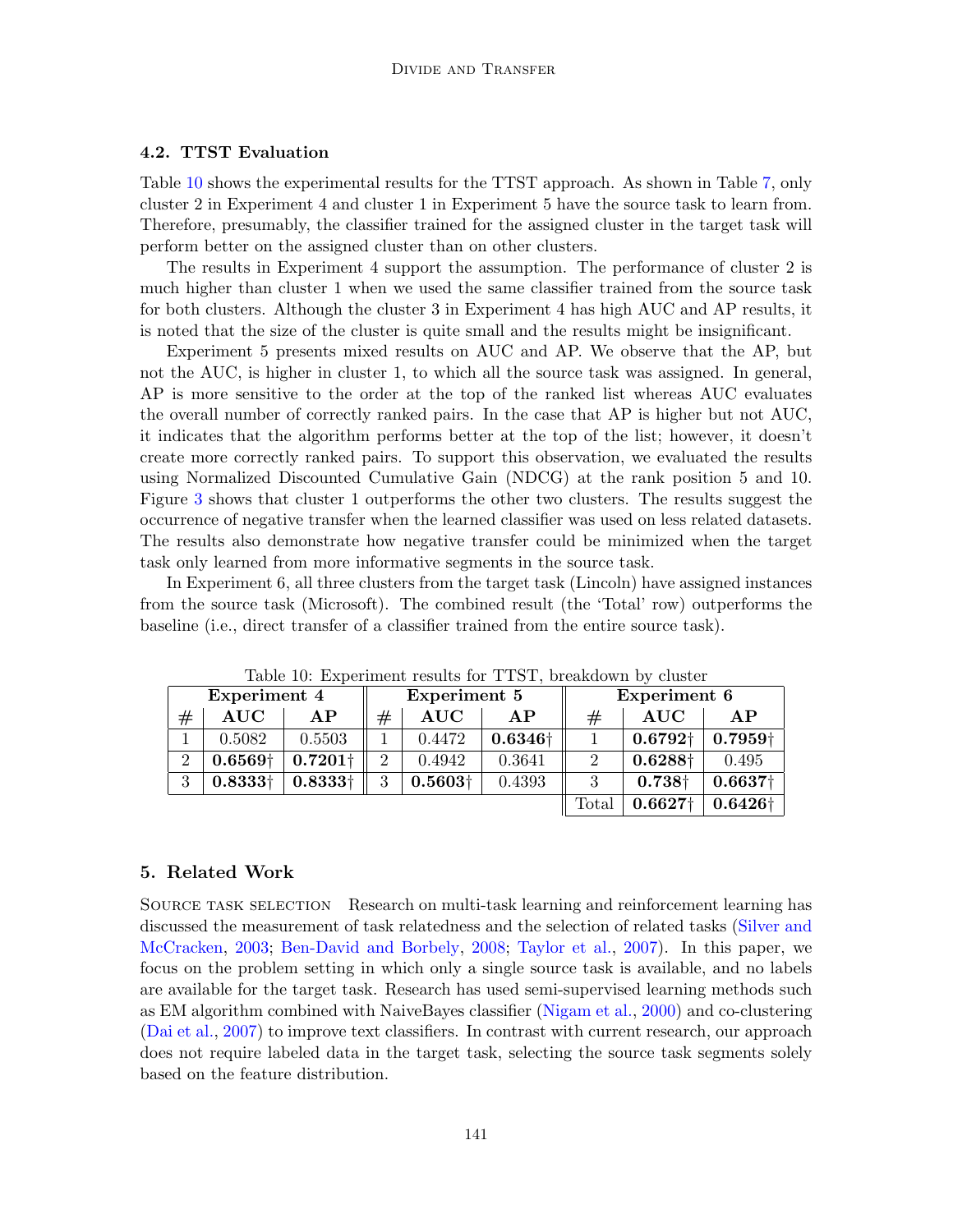#### Chin Street



<span id="page-9-0"></span>Figure 3: NDCG results for Experiment 5

A common approach to select a related source task is to measure the relatedness between the source and target task. [Silver and Mercer](#page-11-7) [\(1996\)](#page-11-7) employed a learning rate as a function to measure relatedness between a source task and the target task. [Kuhlmann](#page-11-8) [and Stone](#page-11-8) [\(2007\)](#page-11-8) constructed a graph for each task based on the elements and rules and then compared the graph isomorphism to select similar tasks. [Thrun and O'Sullivan](#page-11-9) [\(1998\)](#page-11-9) clustered multiple source tasks into a hierarchy. Their method transferred knowledge from the cluster most related to the target task to emphasize the knowledge among similar and discriminating instances. The authors used class label information to construct clusters, matching the target distribution of a given task with the most similar cluster.

CLASSIFIER REUSE Knowledge transfer emphasizes the reuse of previously acquired knowledge, i.e., the classifiers, from the source task to the target task. A common approach to reuse classifiers is to select among candidate solutions from the source tasks. [Zhang et al.](#page-11-10) [\(2005\)](#page-11-10) constructed an ensemble of decision trees trained from related tasks to improve prediction on the problem with limited labeled data. [Eaton and Desjardins](#page-10-5) [\(2006\)](#page-10-5) developed an ensemble framework where each member classifier focuses on one resolution level. The multi-resolution learning facilitates transfer between related tasks. [Yang et al.](#page-11-11) [\(2007\)](#page-11-11) described methods to select auxiliary classifiers from a set of existing classifiers. The authors used the EM algorithm to estimate the distribution respective to each class and then select the classifier that can best separate the between-class score distribution, creating "pseudo" labels to evaluate each classifier and then selecting classifiers of average precision scores.

By comparison, our approach aims to transfer classifiers learned only from the related segment, as opposed to the entire set, of the source task. The experimental results demonstrate the promise of the proposed segmented transfer approach.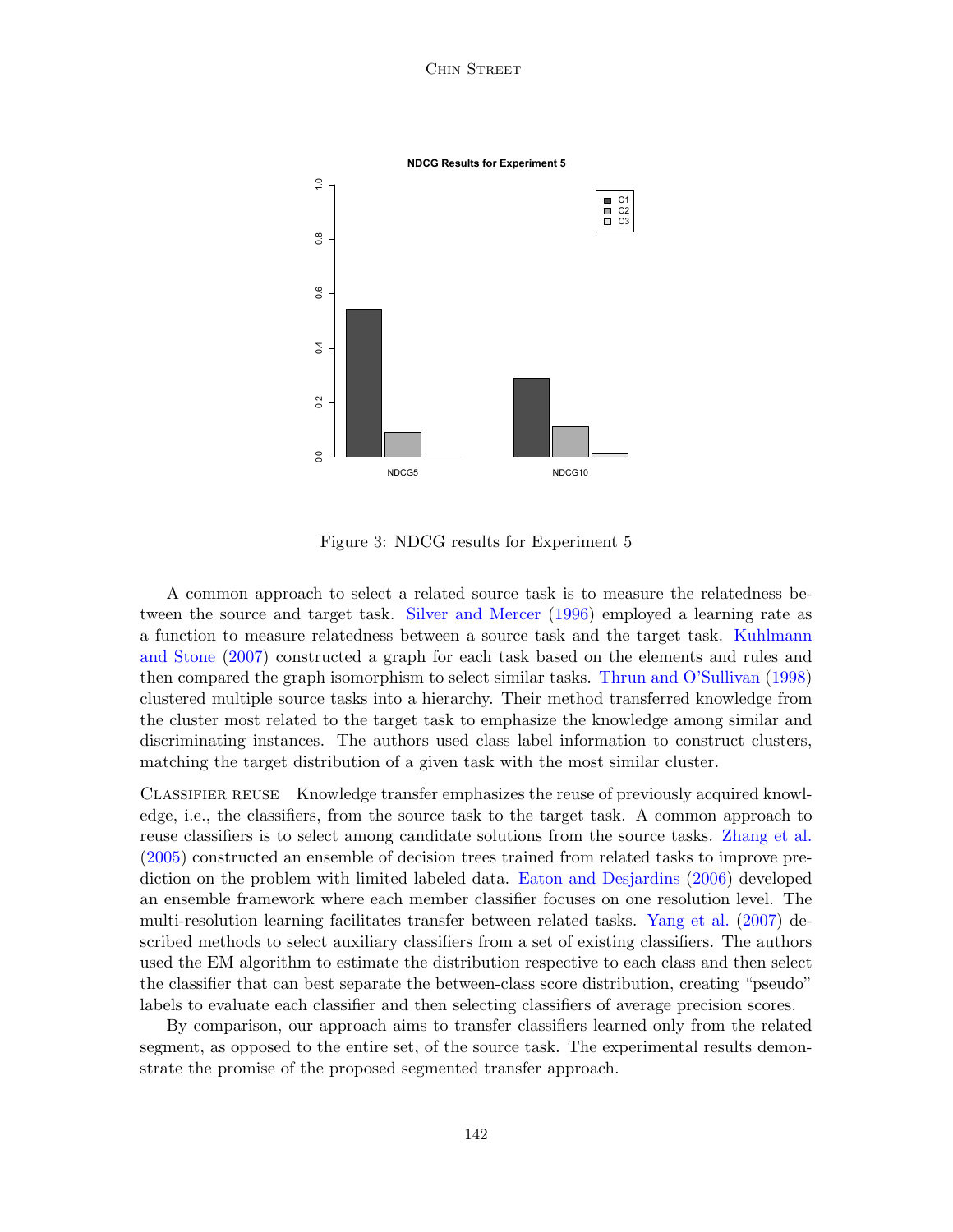# 6. Conclusion and Future Work

In this paper, we investigated two *seqmented transfer* approaches to transfer knowledge while avoiding negative transfer. The objective of the proposed approach is to address the heterogeneous characteristics of Wikipedia vandalism. We clustered the source and the target task to map unlabeled data from the target task to the most related cluster from the source task, classifying the unlabeled data using the most relevant learned models. Our results show enhanced performance (e.g., AUC and AP) on ranking the probable vandalism instances. In the future, we will explore the soft clustering method, assign each instance in the target task a probability of cluster membership, and combine predictions. We will also consider enhancing the methods' ability to avoid negative transfer by implementing an overall "relatedness" measure, so that points in the target task are not classified using distant clusters.

## Acknowledgments

Our special thanks go to anonymous reviewers and ICML'11 conference attendees for their constructive feedback to improve this work. This publication was made possible by Grant Number UL1RR024979 from the National Center for Research Resources (NCRR), a part of the National Institutes of Health (NIH). Its contents are solely the responsibility of the authors and do not necessarily represent the official views of the CTSA or NIH.

## References

- <span id="page-10-3"></span>S. Ben-David and R. S. Borbely. A notion of task relatedness yielding provable multiple-task learning guarantees. Machine Learning, 73:273–287, December 2008.
- <span id="page-10-0"></span>S.-C. Chin, W. N. Street, P. Srinivasan, and D. Eichmann. Detecting Wikipedia vandalism with active learning and statistical language models. In *Proceedings of the 4th Workshop* on Information Credibility, WICOW '10, page 3–10, 2010.
- <span id="page-10-1"></span>P. Clarkson and R. Rosenfeld. Statistical language modeling using the CMU-Cambridge toolkit. In Fifth European Conference on Speech Communication and Technology, pages 2707–2710, 1997.
- <span id="page-10-4"></span>W. Dai, G.-R. Xue, Q. Yang, and Y. Yu. Co-clustering based classification for out-ofdomain documents. In Proceedings of the 13th ACM SIGKDD International Conference on Knowledge Discovery and Data Mining, KDD '07, page 210–219, 2007.
- <span id="page-10-5"></span>E. Eaton and M. Desjardins. Knowledge transfer with a multiresolution ensemble of classifiers. In ICML Workshop on Structural Knowledge Transfer for Machine Learning, 2006.
- <span id="page-10-2"></span>M. Hall, E. Frank, G. Holmes, B. Pfahringer, P. Reutemann, and I. H. Witten. The WEKA data mining software: An update. SIGKDD Explor. Newsl., 11:10–18, November 2009. ISSN 1931-0145.